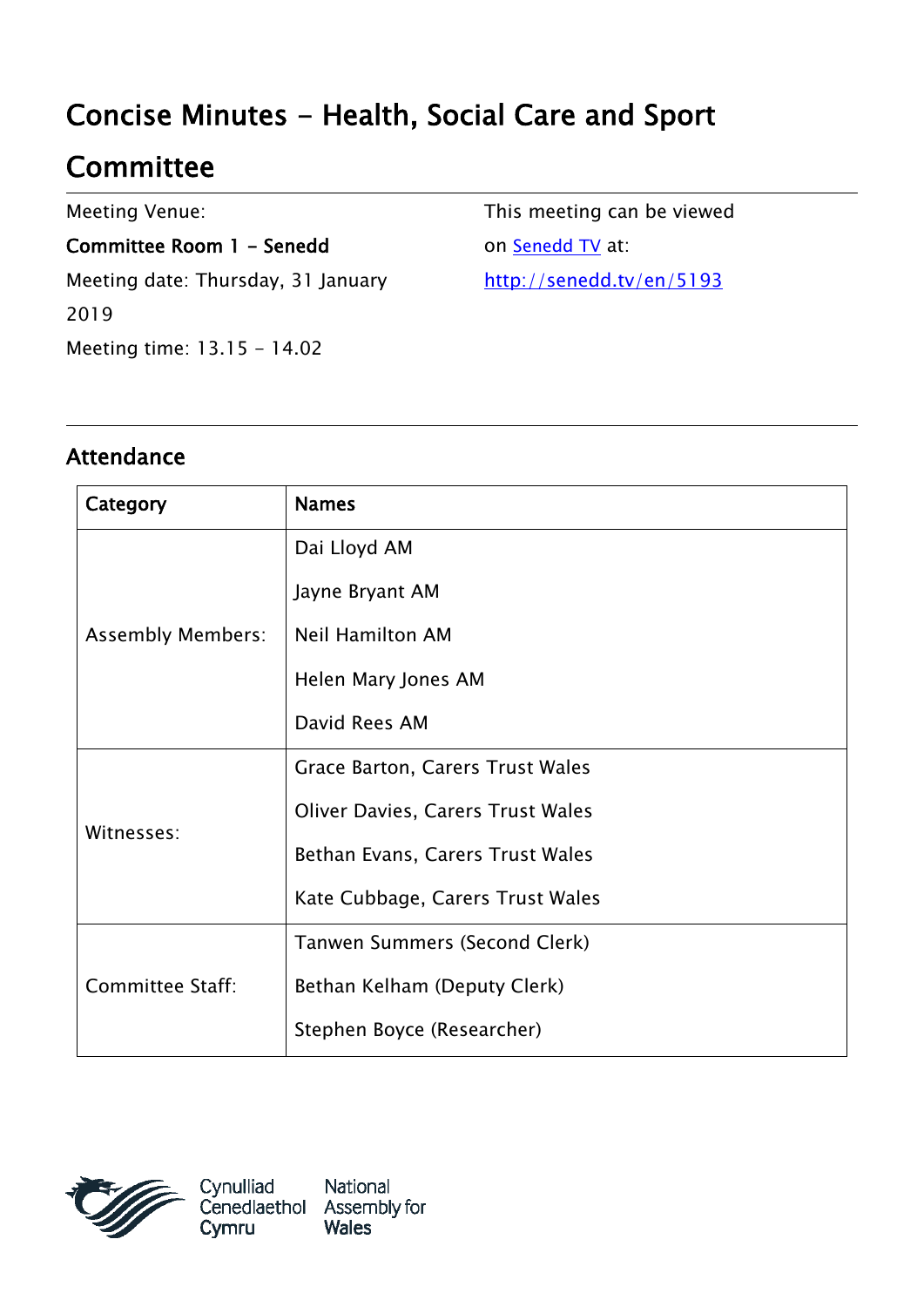#### 1 Impact of the Social Services and Well-being (Wales) Act 2014 in relation to Carers: Engagement work with stakeholders

1.1 The Committee undertook engagement work with young carers in relation to the Impact of the Social Services and Wellbeing (Wales) Act 2014 in relation to Carers.

#### 2 Introductions, apologies, substitutions and declarations of interest

- 2.1 The Chair welcomed Members to the meeting.
- 2.2 Apologies were received from Lynne Neagle AM.
- 2.3 Apologies were received from Dawn Bowden AM.
- 2.4 Apologies were received from Angela Burns AM.

## 3 Impact of the Social Services and Well-being (Wales) Act 2014 in relation to Carers: Evidence session with Carers Trust Wales Youth Council representatives

3.1 The Committee received evidence from Carers Trust Wales Youth Council representatives.

#### 4 Paper(s) to note

- 4.1 Impact of the Social Services and Well-being (Wales) Act 2014 in relation to Carers: Letter from Association of Directors of Social Services to Chair of Health, Social Care and Sport Committee - 18 January 2019
- 4.1 The Committee noted the letter.

#### 5 Motion to elect temporary Chair

5.1 In accordance with Standing Order 17.22, Helen Mary Jones AM was appointed temporary Chair for the duration of the meeting on 6 February 2019.

## 6 Motion under Standing Order 17.42 (vi) to resolve to exclude the public from the remainder of this meeting and for the meeting on 6 February 2019

6.1 The Committee agreed to the Motion to exclude the public from the remainder of the meeting and for the meeting on 6 February 2019.